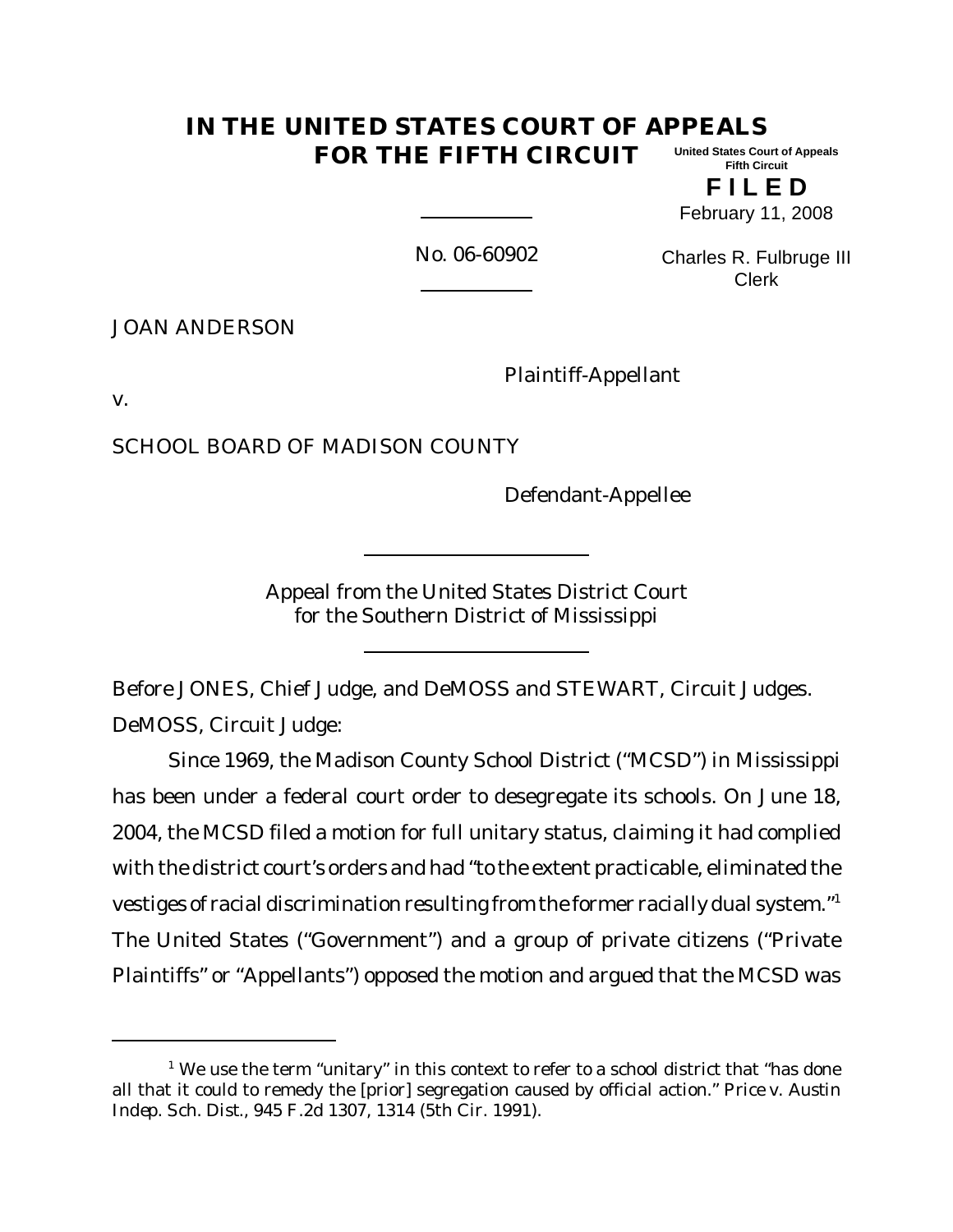not entitled to full unitary status. After discovery and a hearing, the district court granted the MCSD's motion on April 7, 2006, ending more than three decades of federal court supervision over the school district. Only the Private Plaintiffs have appealed.

I.

The MCSD is one of many school districts in Mississippi that at one time practiced *de jure* raced-based segregation. Pursuant to the Supreme Court's directive in *Alexander v. Holmes County Board of Education,* 396 U.S. 19, 20 (1969), we mandated that those school districts could "'no longer operate a dual school system based on race or color' and [that] each district is to operate . . . as a unitary school system within which no person is 'effectively excluded from any school because of race or color.'" *United States v. Hinds County Sch. Bd.*, 423 F.2d 1264, 1267 (5th Cir. 1969) (quoting *Alexander*, 396 U.S. at 20). The district court for the Southern District of Mississippi, finding that the MCSD operated a *de jure* segregated school system, issued its original desegregation order in 1969, requiring the MCSD to (1) divide the school district into three attendance zones, (2) implement a transportation scheme that is "non-segregated and non-discriminatory," and (3) select locations for school construction and school consolidation "in a manner which will prevent the recurrence of the dual school structure once this desegregation plan is implemented."

Since the issuance of the 1969 order, the district court has supervised the MCSD's desegregation efforts and enforced compliance through a series of consent orders. The most recent consent order, approved by the district court on April 24, 2000, addressed a number of issues including school construction, transportation, majority-to-minority transfers, staff recruitment, hiring, assignment and compensation, and the creation of a bi-racial advisory committee.

2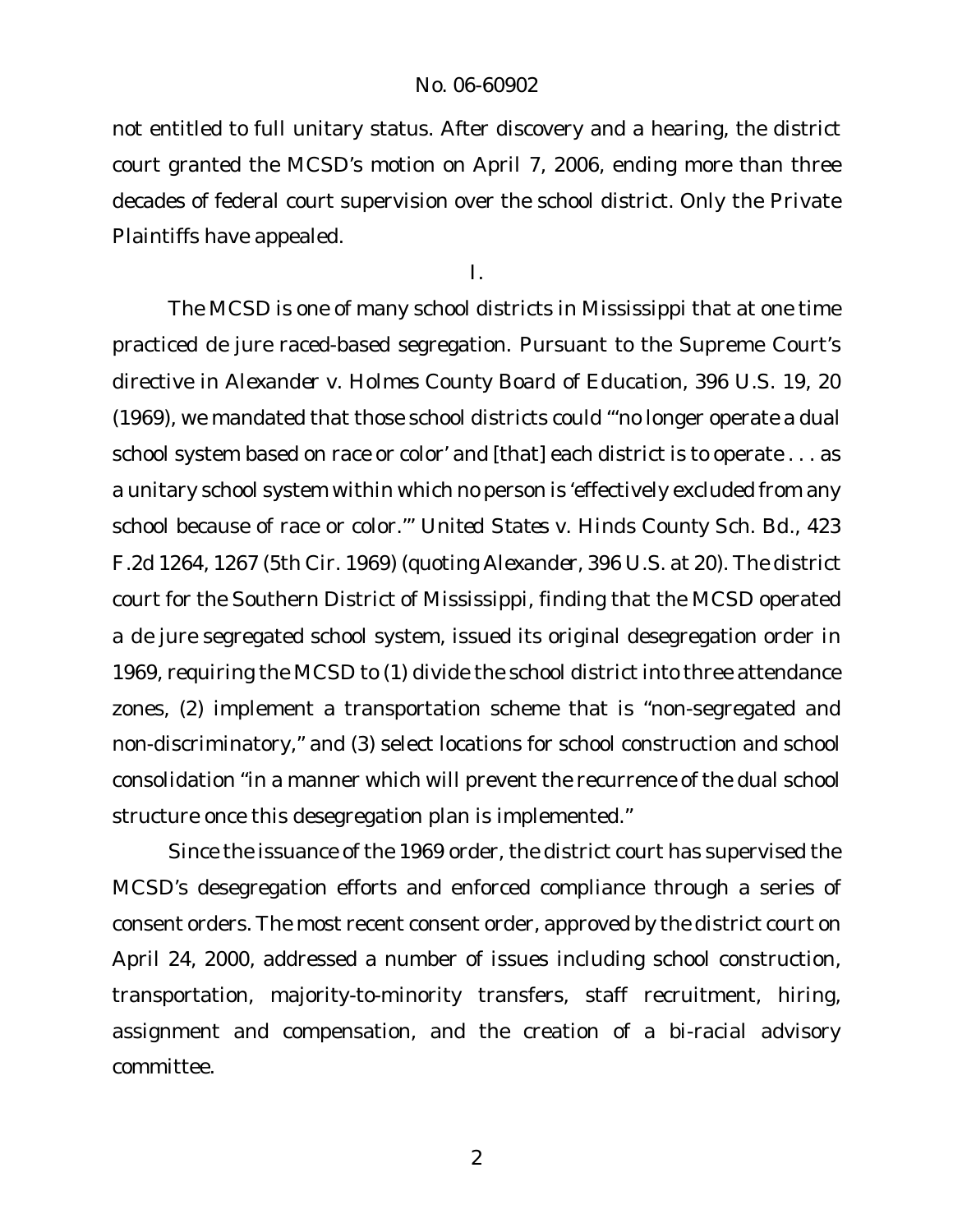On June 18, 2004, the MCSD filed a motion for declaration of full unitary status. Following discovery, the Government and Private Plaintiffs stipulated in a pretrial order that they did not object to a finding of unitary status with regard to eleven operational areas: (1) student assignment, except as it related to the magnet program at Velma Jackson High School ("VJHS"), (2) enforcement of student attendance zones and student transfers, (3) transportation, (4) extracurricular activities, (5) majority-to-minority transfers, (6) special education programs, (7) gifted programs, (8) student discipline, (9) the bi-racial advisory committee, (10) a Title I initiative program, and (11) the MCSD's reporting obligations.

However, both the Government and Private Plaintiffs objected to a finding of unitary status with respect to the magnet program and facilities at VJHS, and facilities at other schools. The Private Plaintiffs further objected to a finding of unitary status regarding (1) faculty assignment, (2) employment procedures, (3) the use of sixteenth section funds<sup>2</sup> and contributions from private groups, and (4) an alternative school. The Private Plaintiffs also argued that the motion should be denied because the MCSD did not act in good faith to comply with the court's orders to remedy problems in these areas.

In February 2006, the district court held a four-day public hearing on the MCSD's motion and both sides presented witness testimony. Members of the public were also invited to comment on the motion. On April 7, 2006, the district court issued a thorough and well-reasoned Memorandum Opinion and Order concluding that the MCSD was entitled to full unitary status. Based on that

 $2$  "Both the Northwest Ordinance and the Act of 1802 called for the territory to be divided into townships having thirty-six numbered sections and required that the sixteenth section of each township be used for the support of the public schools within each township." *Madison County Bd. of Educ. v. Ill. Cent. R.R. Co.*,728 F. Supp. 423, 425 (S.D. Miss. 1989).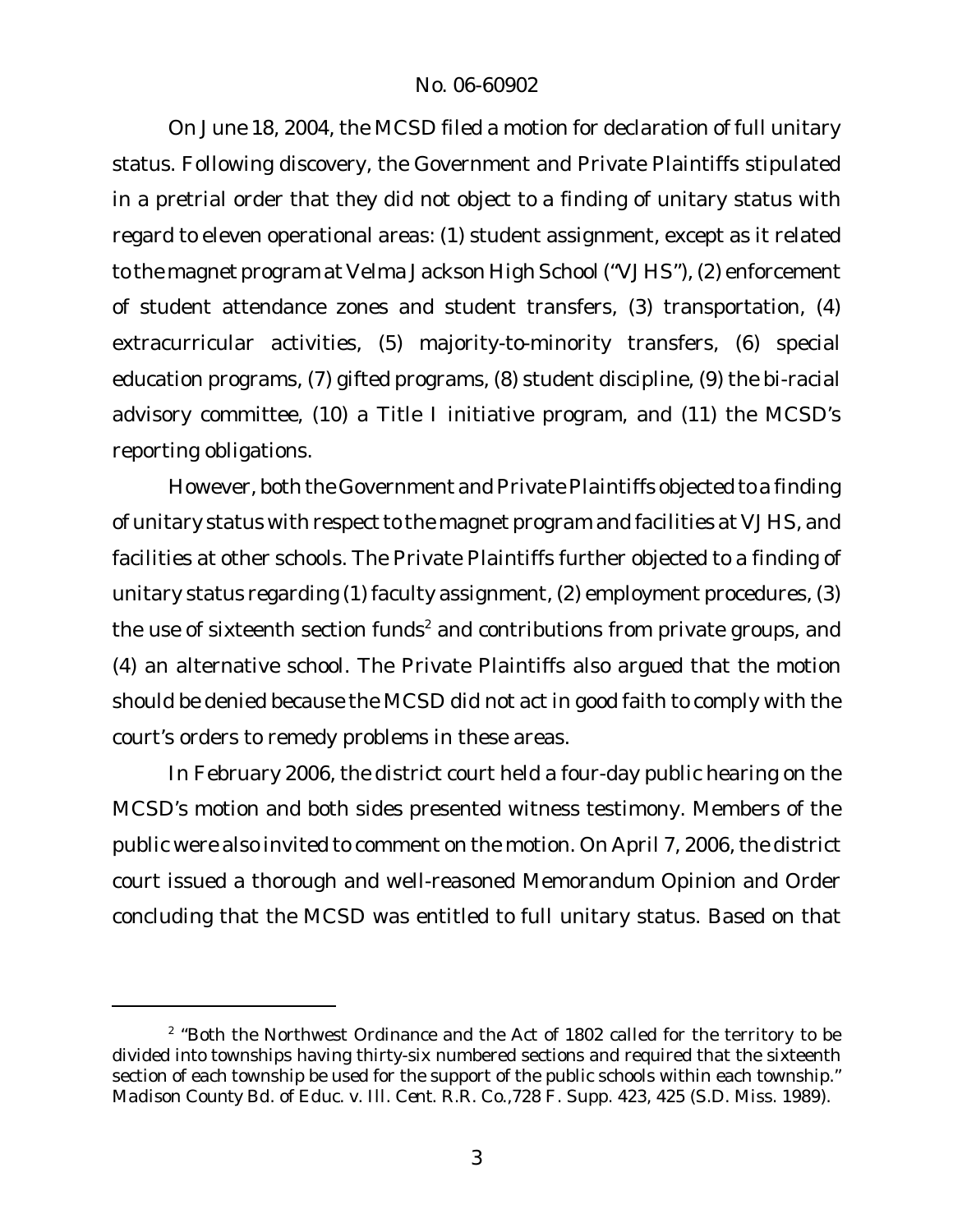conclusion, the court granted the MCSD's motion and dissolved all existing desegregation and consent orders. The Private Plaintiffs timely appealed.

A basic description of the MCSD's geography is helpful in understanding the present dispute over whether the district court erred in finding that the MCSD is entitled to full unitary status.The MCSD serves all of Madison County, except for an area served by the Canton Public School District. In 1969 the MCSD served approximately 4,500 students, 75% of whom were African-American. By contrast, in the fall of 2005, the MCSD served almost 11,000 students, approximately 38% of whom were African-American and 58% were white. Pursuant to the 1969 desegregation order, the MCSD is divided into three zones. Zone I, located in the northeast part of Madison County, covers a geographically large but rural and sparsely populated area. Student enrollment at Zone I schools is more than 96% African-American. Zone II accounts for 85% of the MCSD's total enrollment, and encompasses the cities of Ridgeland and Madison in the southern part of Madison County. Zone III covers a rural area and only serves about 5% of the MCSD's students.

II.

#### **A. Standards of Review**

The district court's finding that the MCSD is unitary is a factual finding that we review for clear error. *See Flax v. Potts*, 915 F.2d 155, 157 (5th Cir. 1990). "[A] finding is clearly erroneous when although there is evidence to support it, the reviewing court on the entire evidence is left with the definite and firm conviction that a mistake has been committed." *Anderson v. City of Bessemer City*, 470 U.S. 564, 573 (1985) (internal quotation marks omitted). However, if the district court's factual findings are "plausible in light of the record viewed in its entirety, we must accept them, even though we might have weighed the evidence differently if we had been sitting as a trier of fact." *Price v. Austin Indep. Sch. Dist.,* 945 F.2d 1307, 1312 (5th Cir. 1991) (internal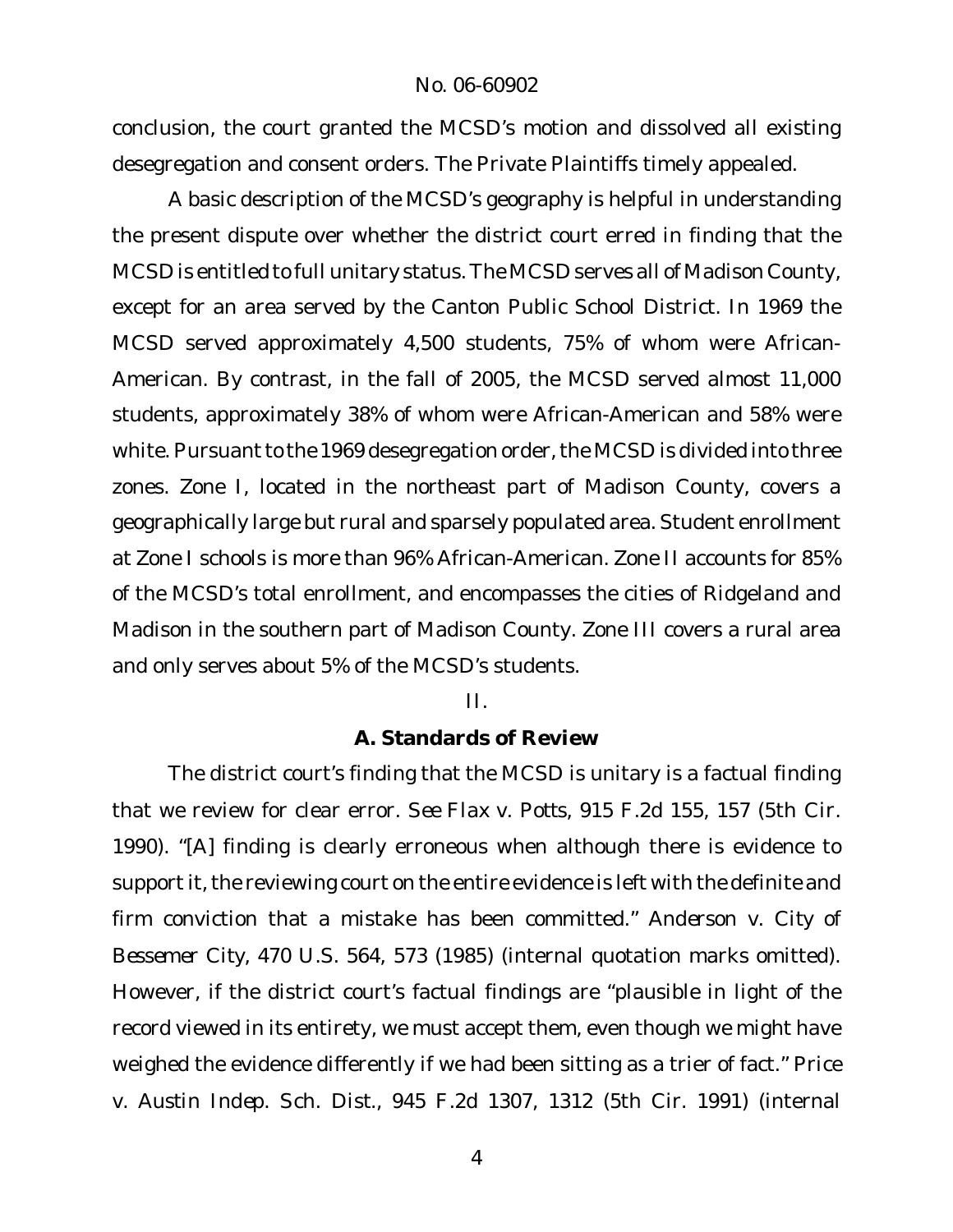quotation marks omitted). We have also recognized that, given the unique factual circumstances present in school desegregation cases, the district court's factual findings are entitled to "great deference." *Flax*, 915 F.2d at 158. This is particularly true when, as here, the district judge has "supervised the case for many years." *Id*. We review de novo whether an issue is ripe for judicial review. *See Groome Res.,Ltd. v.Parish of Jefferson*, 234 F.3d 192, 198-99 (5th Cir. 2000).

## **B. Ripeness**

As an initial matter, Appellants argue that several issues decided by the district court were not ripe for review. In determining whether a matter is ripe for judicial review we consider "the fitness of the issues for judicial decision and the hardship to the parties of withholding court consideration." *Orix Credit Alliance, Inc. v. Wolfe*, 212 F.3d 891, 895 (5th Cir. 2000) (internal quotation marks omitted); *see United Transp. Union v. Foster*, 205 F.3d 851, 857 (5th Cir. 2000) ("Ripeness separates those matters that are premature because the injury is speculative and may never occur from those that are appropriate for judicial review."). Generally, issues are not ripe if "further factual development is required." *Wolfe,* 212 F.3d at 895.

First, Appellants point out that in 2005 the parties agreed to a create a committee to evaluate and recommend changes to the magnet program at VJHS. It is undisputed that the committee had not completed its evaluation by the time the district court granted the MCSD's motion. Appellants argue that the district court should have postponed its ruling until the committee completed its evaluation. Second, Appellants contend that the district court did not wait long enough following renovations and repairs at VJHS in 2005 to be able to adequately judge whether the magnet program could attain its goal of attracting white students. Lastly, Appellants argue that because of the MCSD's poor track record in honoring construction commitments, the court erred by ruling on the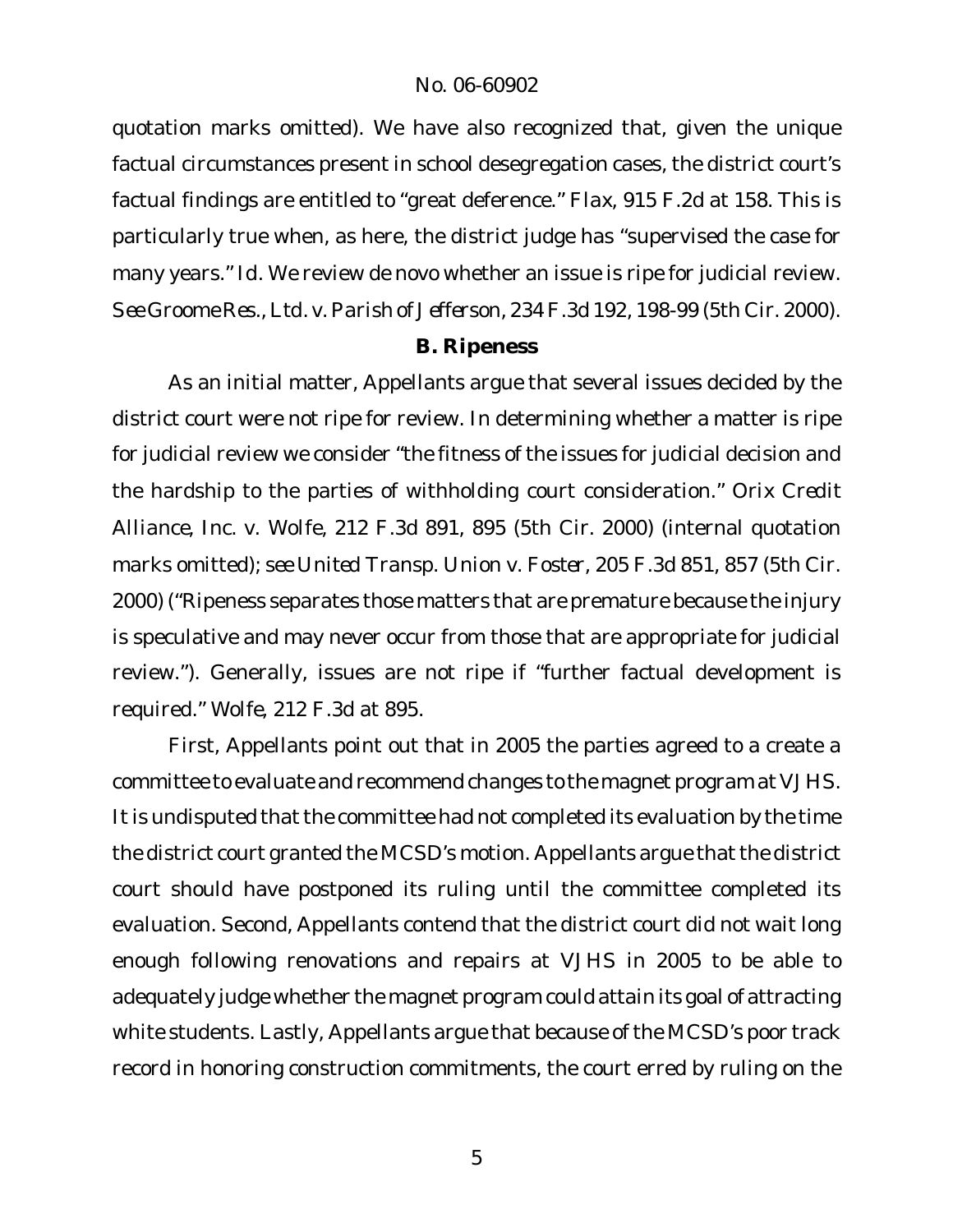MCSD's motion while construction projects remained pending throughout the district.

We find these arguments unavailing. The factual record in this case has been extensively developed over more than thirty years of district court supervision. Further, prior to ruling on the MCSD's motion, the court conducted a lengthy public hearing where both sides presented evidence. Appellants cite no authority, and we have found none, requiring district courts to consider motions for unitary status only upon the completion of all school district construction projects and committee evaluations. Given the unique nature of desegregation litigation, such a requirement would be impractical, and as the MCSD points out, would likely result in the MCSD remaining forever under federal court supervision. Also, the current magnet program at VJHS had been in full operation since the 2000-2001 school year, long enough to allow the district court to make informed findings concerning its effectiveness—nothwithstanding Appellants' argument that the 2005 renovations could possibly have some future effect that was not observable to the court in 2006. Thus, we find that no further factual development was required, and the issues decided by the district court were ripe for review.

# **C. Motion for Unitary Status**

The district court granted the MCSD's motion for declaration of unitary status. The ultimate inquiry in determining whether a school district is unitary is whether (1) the school district has complied in good faith with desegregation orders for a reasonable amount of time, $^3$  and (2) the school district has eliminated the vestiges of prior *de jure* segregation to the extent practicable. *See*

<sup>&</sup>lt;sup>3</sup> This prong has alternately been stated as requiring good faith compliance with the desegregation decree "since it was entered." *See Bd. of Educ. of Okla. City Pub. Sch. v. Dowell*, 498 U.S. 237, 249-50 (1991). However, in *Freeman v. Pitts*, the Supreme Court cited to this language in *Dowell* and construed it as requiring "good-faith compliance . . . over a *reasonable period* of time." 503 U.S. 467, 498 (1992) (emphasis added).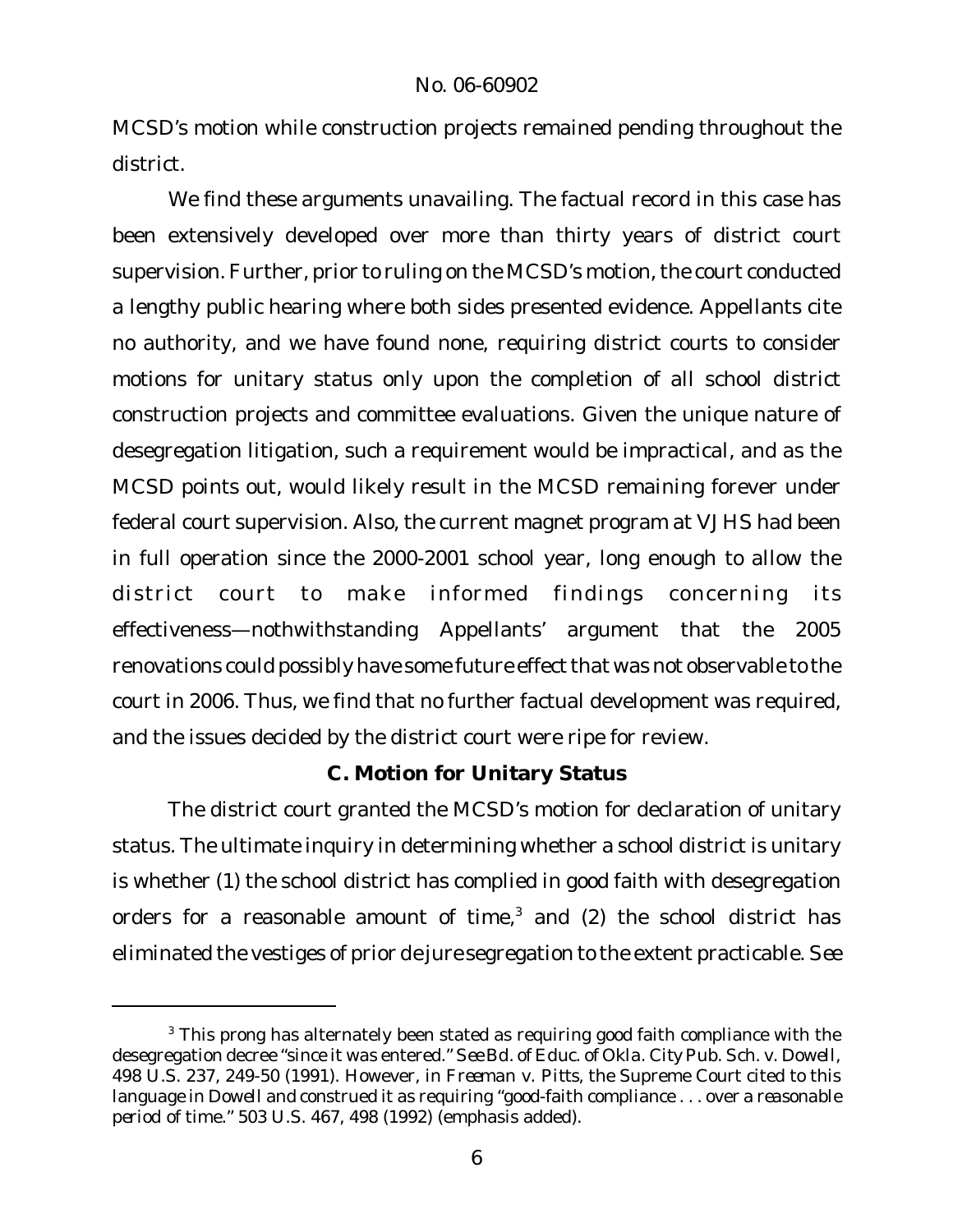*Hull v. Quitman County Bd. of Educ*., 1 F.3d 1450, 1454 (5th Cir. 1993); *see also Freman*, 503 U.S. at 492, 498.

*1*. *Good faith compliance with the district court's orders*

A school district seeking the termination of federal court supervision must first show that it has "consistently complied with a court decree in good faith." *Hull,* 1 F.3d at 1454; *see also Freeman*, 503 U.S. at 498 ("A history of good-faith compliance is evidence that any current racial imbalance is not the product of a new *de jure* violation. . . ."). To meet this obligation, "[f]or at least three years, the school board must report to the district court." Monteilh v. St. Landry Parish *Sch. Bd.*, 848 F.2d 625, 629 (5th Cir. 1988). Further, "the district in question must have for several years operated as a unitary system." *Lemon v. Bossier Parish Sch. Bd.*, 444 F.2d 1400, 1401 (5th Cir. 1971).

Appellants make two related arguments concerning this prong. First, Appellants assert that the MCSD has not complied in good faith with the district court's orders, as evidenced by the MCSD's alleged failure to, *inter alia*, adequately support the magnet program and facilities at VJHS, construct an adequate music facility at Northeast Madison Middle School ("NMMS"), and to monitor minority hiring throughout the district. Second, Appellants argue that the district court erred in finding the MCSD unitary without first finding that it had been in compliance with desegregation orders for at least three years. According to Appellants, at the time the district court issued its Order, the MCSD had not yet completed several facilities projects, and had only recently completed others, indicating that the MCSD had not been in compliance for a reasonable amount of time.

Appellants correctly observe that the district court did not expressly state that the MCSD had been in compliance with its desegregation orders for at least three years. However, following its thorough review of the evidence, the district court found that the MCSD worked in good faith to comply with the 2000

7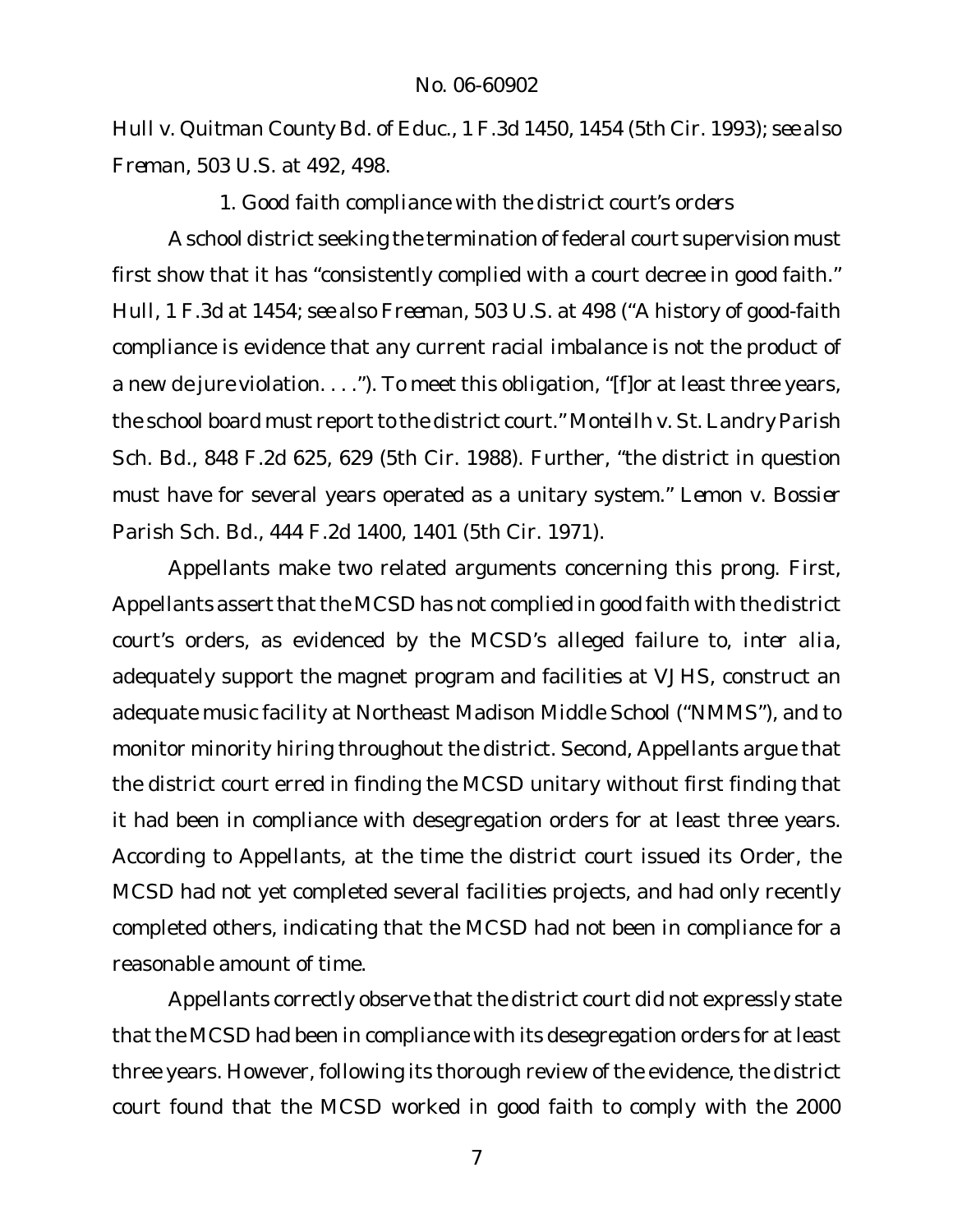consent order since its adoption in April 2000. The district court's finding that the MCSD has complied in good faith with the 2000 consent decree is "plausible in light of the record viewed in its entirety." See Price, 945 F.2d at 1312 (internal quotation marks omitted). For example, the MCSD's good faith compliance is illustrated by the fact it has devoted a considerable amount of resources to renovating VJHS and implementing a new magnet program there. It has also implemented procedures to recruit minority teachers, established a bi-racial advisory committee, and fulfilled its reporting obligation to the district court. Further, the MCSD's compliance with the 2000 consent order since its adoption constitutes compliance for a reasonable amount of time. *See Lemon,* 444 F.2d at 1401. Thus, we find no error in the district court's analysis of the first prong.

*2. Elimination of the vestiges of prior de jure segregation to the extent practicable*

Regarding the requirement that a school district eliminate the vestiges of prior *de jure* segregation to the extent practicable, "every reasonable effort [must] be made to eradicate segregation and its insidious residue," although complete racial balance is not required. *Ross v. Houston Indep. Sch. Dist*., 699 F.2d 218, 227-28 (5th Cir. 1983). Rather, the emphasis is on whether "the school district has done all that it could to remedy the segregation caused by official action." *Price*, 945 F.2d at 1314; *see also United States v. Fordice*, 505 U.S. 717, 728 (1992) ("[W]e have consistently asked whether existing racial identifiability is attributable to the State. . . ."). To guide courts in determining whether the vestiges of *de jure* segregation have been eliminated as far as practicable, the Supreme Court has identified several aspects of school operations that must be considered, commonly referred to as the *Green* factors: student assignment, faculty, staff, transportation, extracurricular activities, and facilities.<sup>4</sup> *See Bd.*

<sup>4</sup> Appellants conceded below that the MCSD has satisfied its obligations with regard to transportation and extracurricular activities.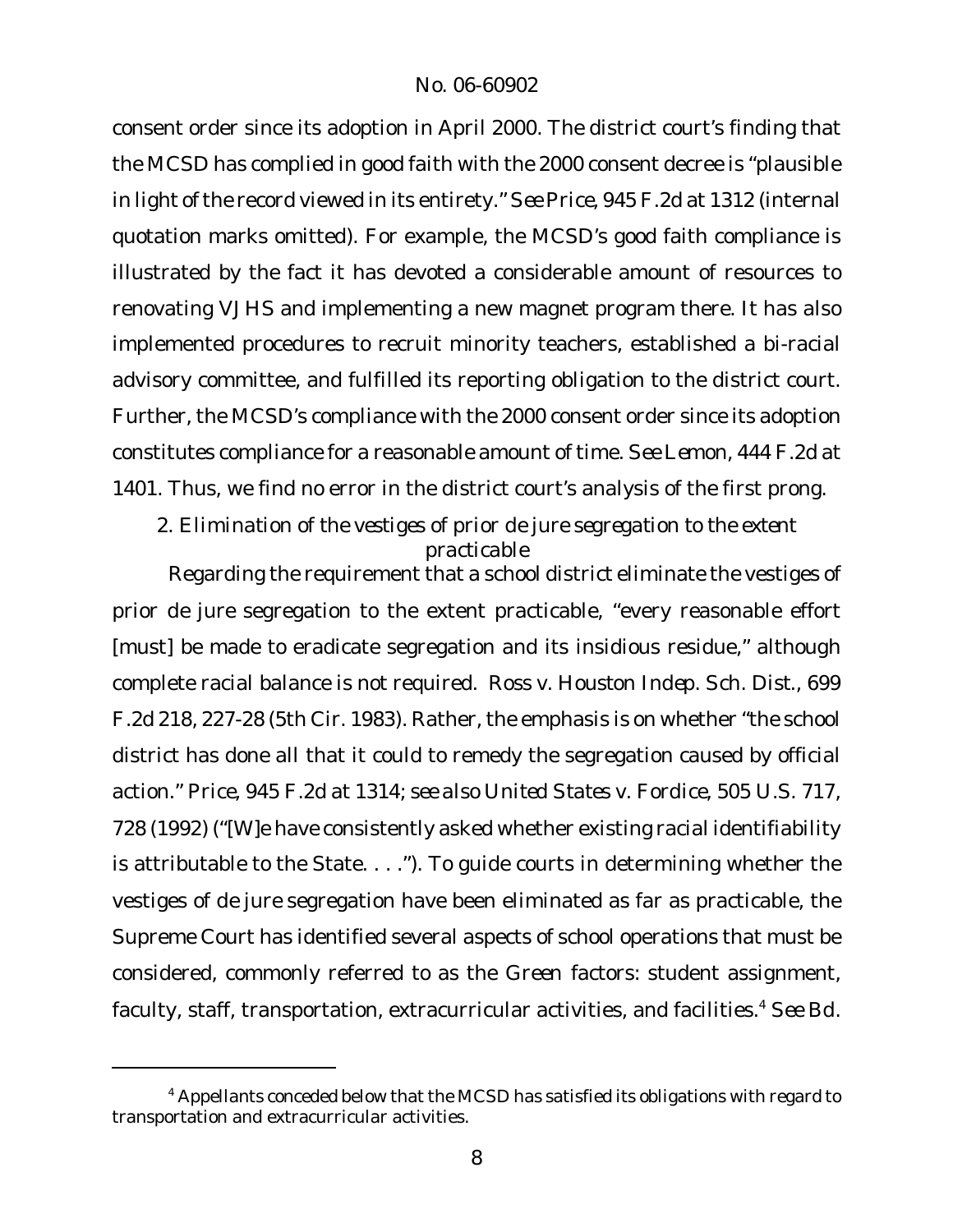*of Educ. of Okla. City Pub. Sch. v. Dowell*, 498 U.S. 237, 250 (1991) (discussing *Green v. County Sch. Bd. of New Kent County,* 391 U.S. 430, 435 (1968)).

### a. Student assignment

Student assignment within a school district is relevant to determining whether a school district has remedied, to the extent possible, the vestiges of prior *de jure* segregation. *Dowell*, 498 U.S. at 250. While racial imbalance in a particular school is relevant for that purpose, racial imbalance, without more, does not violate the Constitution. *Cavalier ex rel. Cavalier v. Caddo Parish Sch. Bd.*, 403 F.3d 246, 260 (5th Cir. 2005). "Once the racial imbalance [in student assignment] due to the *de jure* violation has been remedied, the school district is under no duty to remedy imbalance that is caused by demographic factors." *Freeman*, 503 U.S. at 494; *Price*, 945 F.2d at 1314 ("'[I]mmutable geographic factors and post-desegregation demographic changes that prevent the homogenation of all student bodies do not bar judicial recognition that the school system is unitary.'" (quoting *Ross*, 699 F.2d at 225)).

We note that the only objection Appellants appear to assert on appeal regarding student assignment is that the MCSD has allegedly failed to comply with court orders regarding the magnet program at VJHS and, as a result, the magnet program has failed to attract white students whose attendance would diversify that school and further eliminate the vestiges of prior segregation.<sup>5</sup>

 $5$  To the extent that Appellants may object to other aspects of student assignment within the MCSD, the record contains evidence sufficient to support a finding that the MCSD is unitary with respect to all aspects of student assignment. For example, the MCSD's expert, Dr. Rossell, noted that the MCSD "met or surpassed the original plan on all measures of racial balance and complies with the 1999 and 2000 court orders," and thus "has met the standard for unitary status on student assignment." We also note that none of the district court's orders established a racial quota for student assignment at each school and the presence of several schools in a district with a high percentage of students of a particular race does not preclude a finding of unitary status. *See, e.g., Ross,* 699 F.2d at 226-228 (upholding a declaration of unitary status when 55 of the school district's 226 schools had 90% or more African-American students).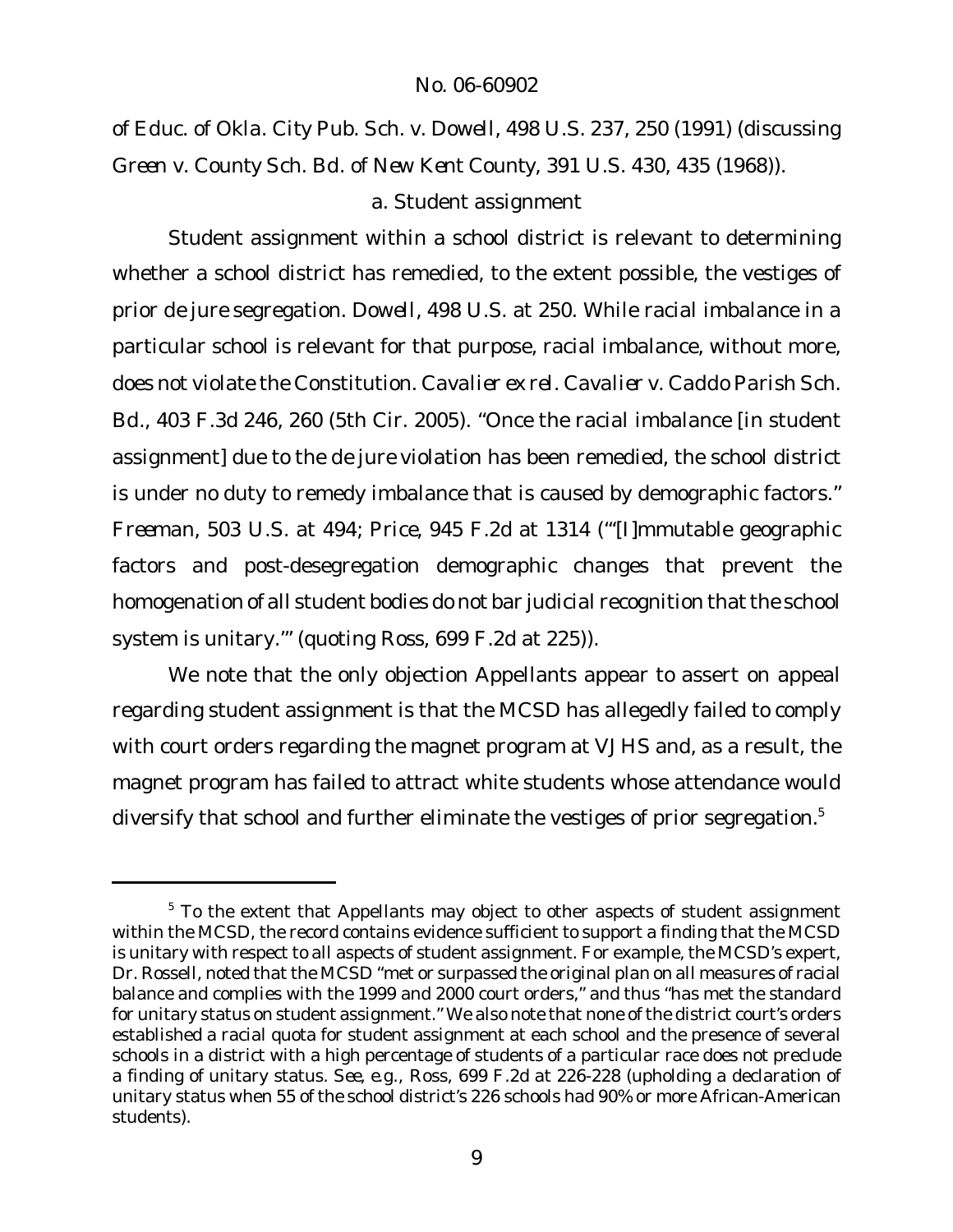VJHS, located in Zone I, traditionally has been a "one-race" school, and had a 98.5% African-American student population in 2005. To encourage white students living in different zones to attend VJHS, and to enhance VJHS's educational curriculum, the parties agreed in 1990 to implement a magnet program at the school. In the 2000-2001 school year, the MCSD implemented a new magnet program at VJHS, called Eco-Journeys. Despite the MCSD's efforts to develop and promote the magnet program, the parties agree that the program failed to draw a significant number of white students to VJHS. The Government and Private Plaintiffs argued below that the failure to attract white students to the magnet program at VJHS is attributable to the MCSD's lack of a good faith commitment to the magnet program. Thus, they argued, the MCSD was not entitled to a finding of unitary status on this aspect of student assignment. The district court disagreed and held that the MCSD complied in good faith with the 2000 consent order and that the program failed to attract white students primarily because of demographic and cultural factors.

On appeal, Appellants disagree with that conclusion and challenge the district court's findings that: (1) the implementation of the magnet program strengthened the curriculum at VJHS, (2) the magnet program had been adequately funded, (3) teacher inexperience at VJHS was not indicative of the MCSD's lack of good faith and did not affect the magnet program's success in attracting white students, (4) restructuring the administration at VJHS did not affect the magnet success in attracting white students, (5) the MCSD did not disregard known facilities deficiencies, and (6) no magnet program could attract white students to VJHS. In sum, Appellants claim that the district court erred by holding that the magnet program's inability to attract white students was attributable to demographic and cultural factors, as opposed to the deficiencies they alleged exist in the magnet program itself.

10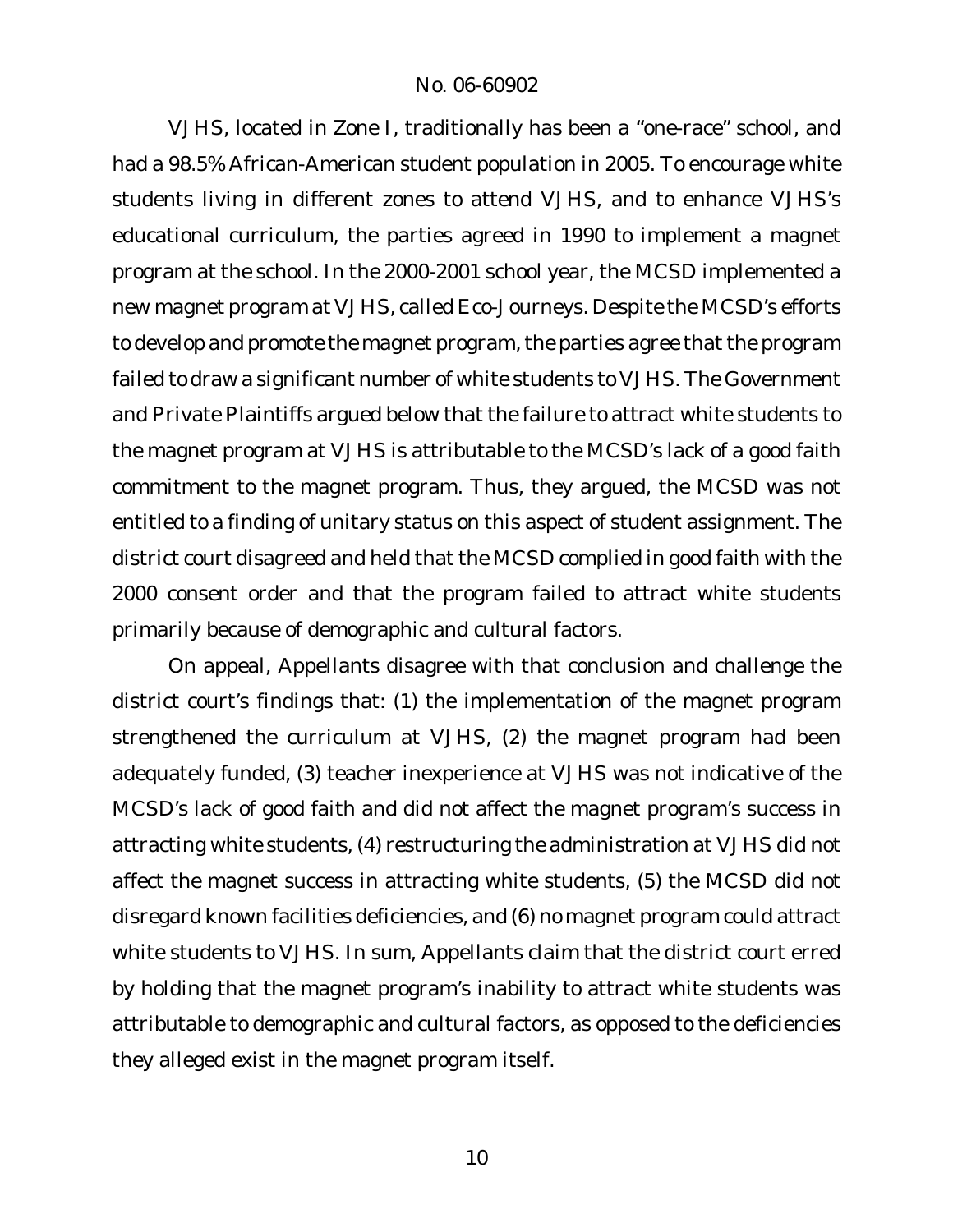The evidence supports the district court's conclusion that location and demographic factors outside the MCSD's control, as opposed to the alleged inadequacies cited by Appellants, were responsible for the magnet program's failure to attract white students. With that in mind, we briefly review the Appellants' arguments regarding the magnet program.

First, Appellants argue that the magnet program weakened the curriculum at VJHS, contrary to the district court's assertion. Appellants cite nothing in the record, and we have found nothing, to support their contention. The magnet program at VJHS has received good reviews and the fact that VJHS may be rated lower than other schools, without more, simply does not lead to the conclusion that the magnet program has weakened the curriculum.<sup>6</sup> Additionally, evidence in the record supports the finding that, given VJHS's location, even an improved curriculum would not have made it successful in attracting white students.

Second, Appellants argue that the magnet program was inadequately funded, in large part because the MCSD sought no outside funds after receiving a federal grant in 1998. The record shows that the new magnet program was initially funded by a federal grant of over \$2.3 million and that the MCSD spent an additional \$1.5 million from 2000-2006, not counting general operational funding or funding for instructional supplies. Appellants fail to explain why the MCSD was required to seek further outside funding, and have presented no evidence that additional funds would have made a significant difference in the number of white students enrolling in the magnet program.

Appellants next argue that the inexperience of the teachers at VJHS demonstrates the MCSD's lack of good faith commitment to the magnet program and contributed to its failure to attract white students. The district court held

<sup>&</sup>lt;sup>6</sup> We note that VJHS was rated a level three (successful) school in the No Child Left Behind report.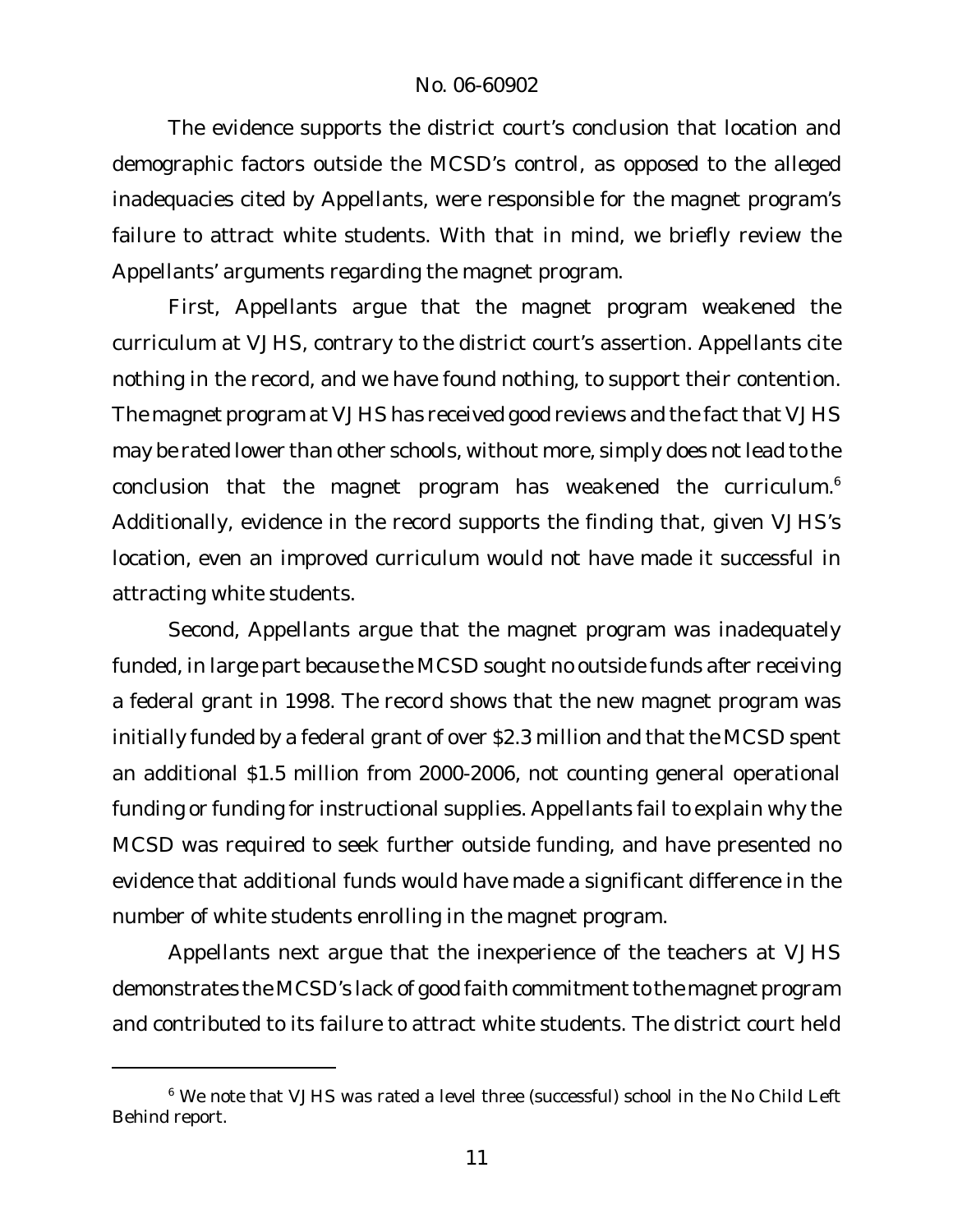that the MCSD made reasonable efforts to attract more experienced teachers to VJHS, and that it did not act in bad faith by refusing to exercise its authority to force more experienced teachers from other schools in the district to transfer to VJHS, because such a measure would have been counterproductive. Appellants have not shown that the MCSD's decision to not implement forced transfers was motivated by anything other than practical concerns about losing teachers to other districts. Further, Appellants have not shown that more experienced teachers at VJHS would have attracted more white students, and given the geographic challenges facing the magnet program, such a proposition would be doubtful at best. Thus, we find no clear error on this point.

Relatedly, Appellants assert that the MCSD's restructuring of the administrative staff at VJHS affected the magnet program's success, contrary to the district court's finding. The restructuring at issue involved elimination of an administrative position located at the MCSD's central office and assigning control of the entire magnet program to VJHS's principal. The district court held that the restructuring reasonably consolidated several functions in one on-site position, and that this action did not affect the magnet program's success. Again, we find no clear error in this conclusion.<sup>7</sup>

Appellants next argue that an important factor contributing to the magnet program's failure to attract white students was the poor condition its facilities, at least prior to renovations in 2005.<sup>8</sup> The Government's expert, Dr. Gordon, reported that in January 2005 the physical facilities at VJHS were ill-equipped and in a state of general disrepair. Dr. Gordon conceded, however, that by the

 $7$  We note that Appellants' argument that this conclusion is erroneous because three VJHS principals were removed for incompetence is unpersuasive because it fails to establish any relationship between the removals and the implementation of the restructuring plan.

<sup>&</sup>lt;sup>8</sup> To the extent that the condition of VJHS's facilities affected the success of the magnet program, it is relevant to the present discussion of the "student assignment" factor. We note that the condition of facilities is also its own *Green* factor, discussed *infra.*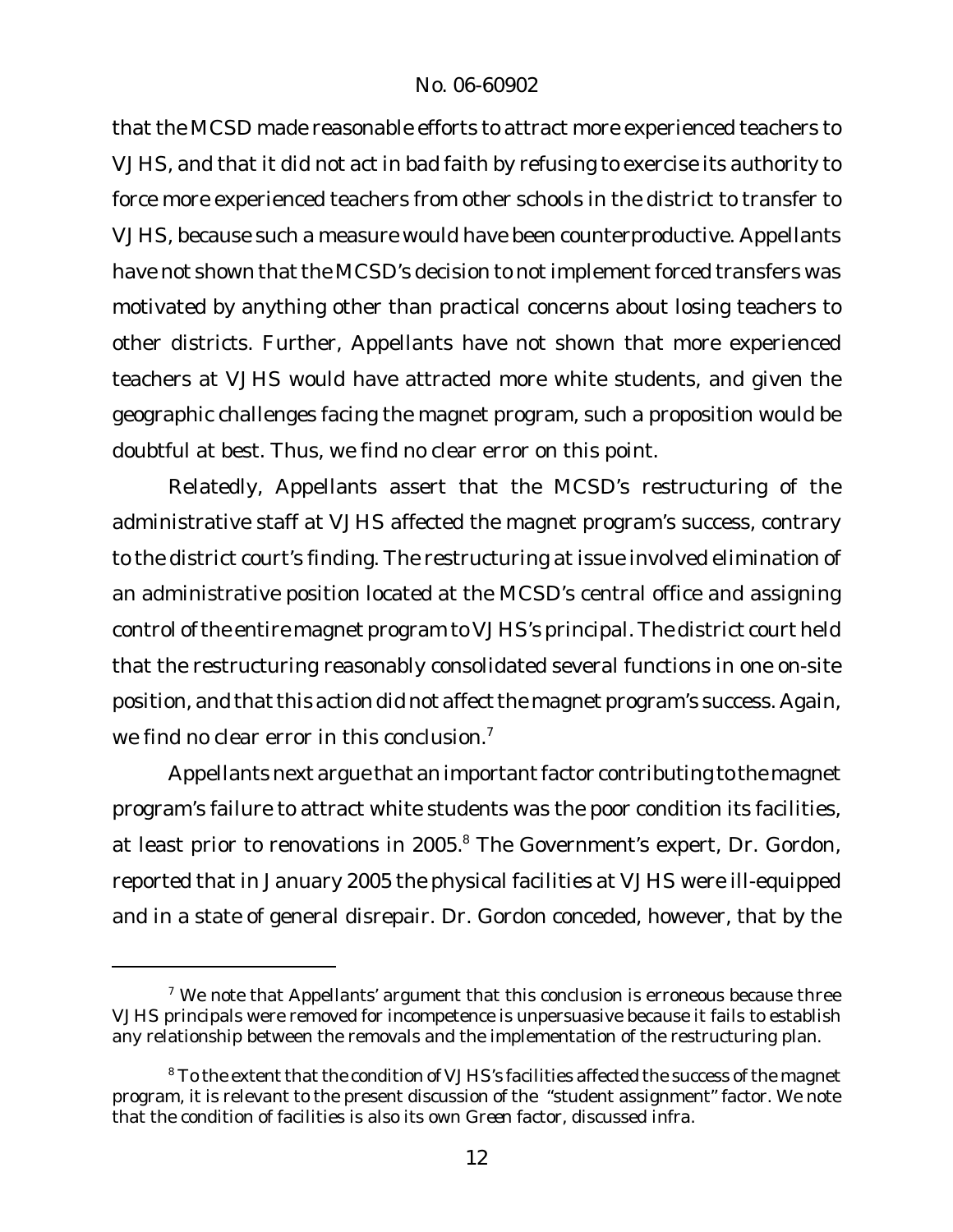time of the district court's hearing on the MCSD's motion, the MCSD had fixed many of the problems he previously noted and that VJHS's classrooms were comparable to those at other high schools in the district. Appellants do not appear to object to the current state of VJHS's classrooms. Instead, they argue that the MCSD disregarded known deficiencies in facilities prior to 2005 because it did not begin renovations until after Dr. Gordon issued his report in January 2005. They also contend that the athletic facilities at VJHS are substandard.

The district court acknowledged that, if the evidence showed that the MCSD disregarded known facilities' deficiencies, it likely would have failed in its duty to act in good faith to establish and maintain the magnet program. However, the court found that the evidence indicated that the facility was generally in good repair, and that no evidence supported the claim that the MCSD was aware or should have been aware of the problems cited by Dr. Gordon in his report. Further, the district court found that the alleged state of disrepair of the athletic facilities at VJHS did not play a significant role in the failure of the magnet program. We find that the evidence relied upon by the district court supports this conclusion.

Lastly, and most fundamentally, Appellants take issue with the district court's ultimate conclusion that "no matter the quality of the program, the facilities, the teachers, [and] regardless of how much money is spent, no magnet program is going to draw white students to [VJHS], at least not in numbers sufficient to affect the racial imbalance of the school." The district court thoroughly documented the MCSD's efforts to develop a successful magnet program, and based on its review, found that the failure of the program to attract white students was not attributable to the MCSD's actions or lack of good faith. Instead, the court found that the magnet program's goal of attracting white students was doomed because of location and cultural factors that were not attributable to the MCSD.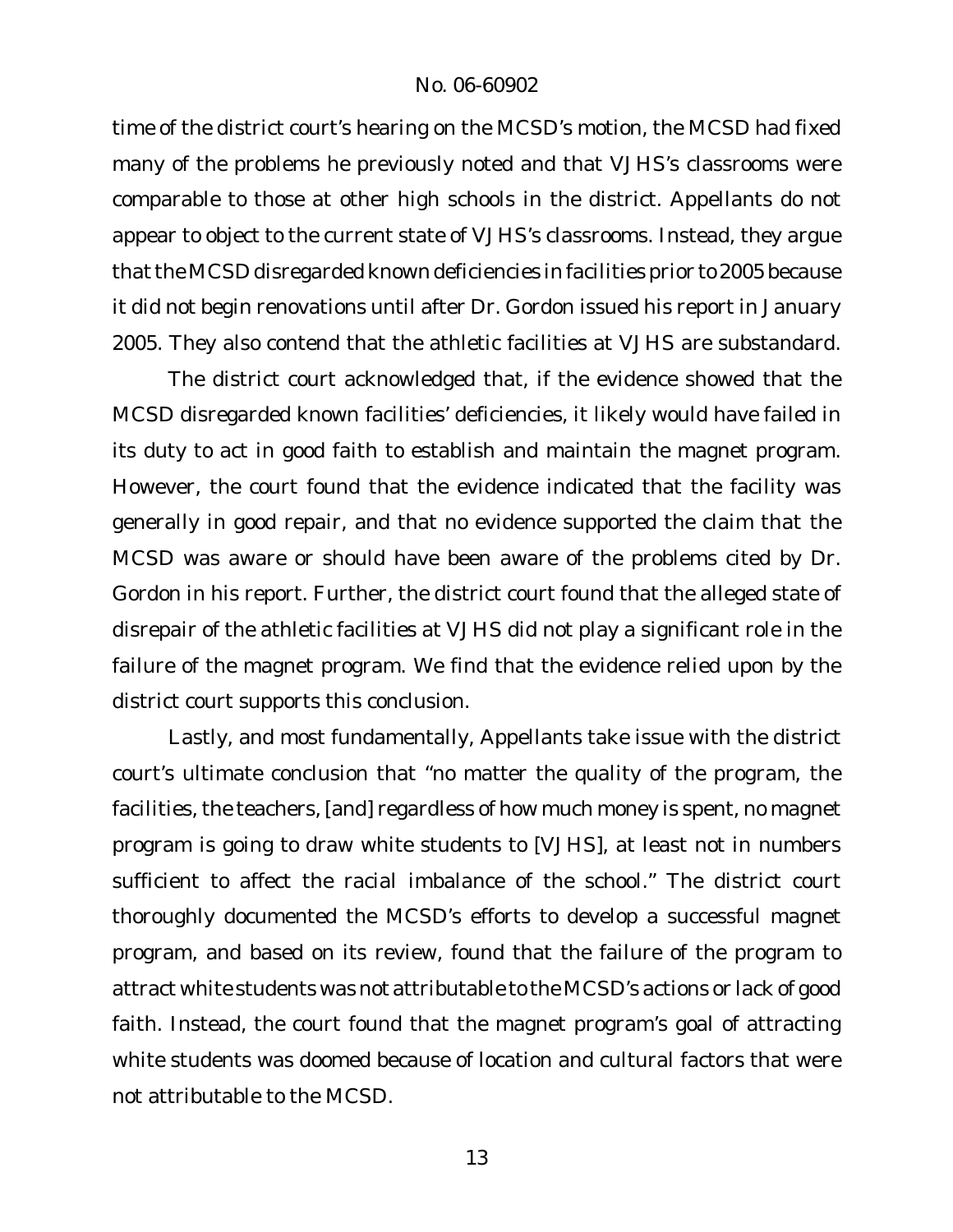We find no error in these findings. The evidence confirms that the MCSD devoted considerable time and resources in a good faith effort to establish the magnet program. Moreover, the record also supports the conclusion that the magnet program's inability to attract white students resulted from VJHS's very inconvenient location.<sup>9</sup> Testimony confirmed that VJHS is geographically distant from the large number of students in Zone II, as well as from businesses and cultural opportunities. For example, the MCSD's superintendent testified that it is approximately forty miles between the schools in the south end of the MCSD and VJHS. Dr. Rossell, an expert for the MCSD, opined that while the magnet program may have succeeded at a different location, "I don't think there's any magnet program that could be designed that would overcome those issues, location, distance, and the difference in socioeconomic status."

In sum, the district court did not err in finding that the MCSD acted in good faith and that its efforts to implement a successful magnet at VJHS were reasonable. Moreover, any evidence that additional resources might have improved the alleged deficiencies in the magnet program must yield to the reality that the school's location presented an apparently insurmountable challenge to attracting white students. Given the evidence documenting this challenge and the evidence confirming the MCSD's substantial efforts to implement a successful magnet program, the district court's findings concerning the magnet program and student assignment are "plausible in light of the record

 $^9$  In response to the district court's conclusion that the magnet failed because of location and demographic factors, Appellants argue that "accommodating the racial animus of white[s] is not a legitimate basis" to excuse the MCSD's duty to properly support the magnet program. This argument misses the mark. First, the district court held that the MCSD undertook good faith efforts to support the magnet program—not that it was excusing the MCSD's failure to support the magnet program. Second, the evidence indicates that the failure of the magnet program to attract white students was not about racial animus, it was about distance and a lack of nearby opportunities. Dr. Rossell acknowledged as much when she stated that the "magnet may have succeeded if it was located in a cosmopolitan area that provided cultural and work opportunities."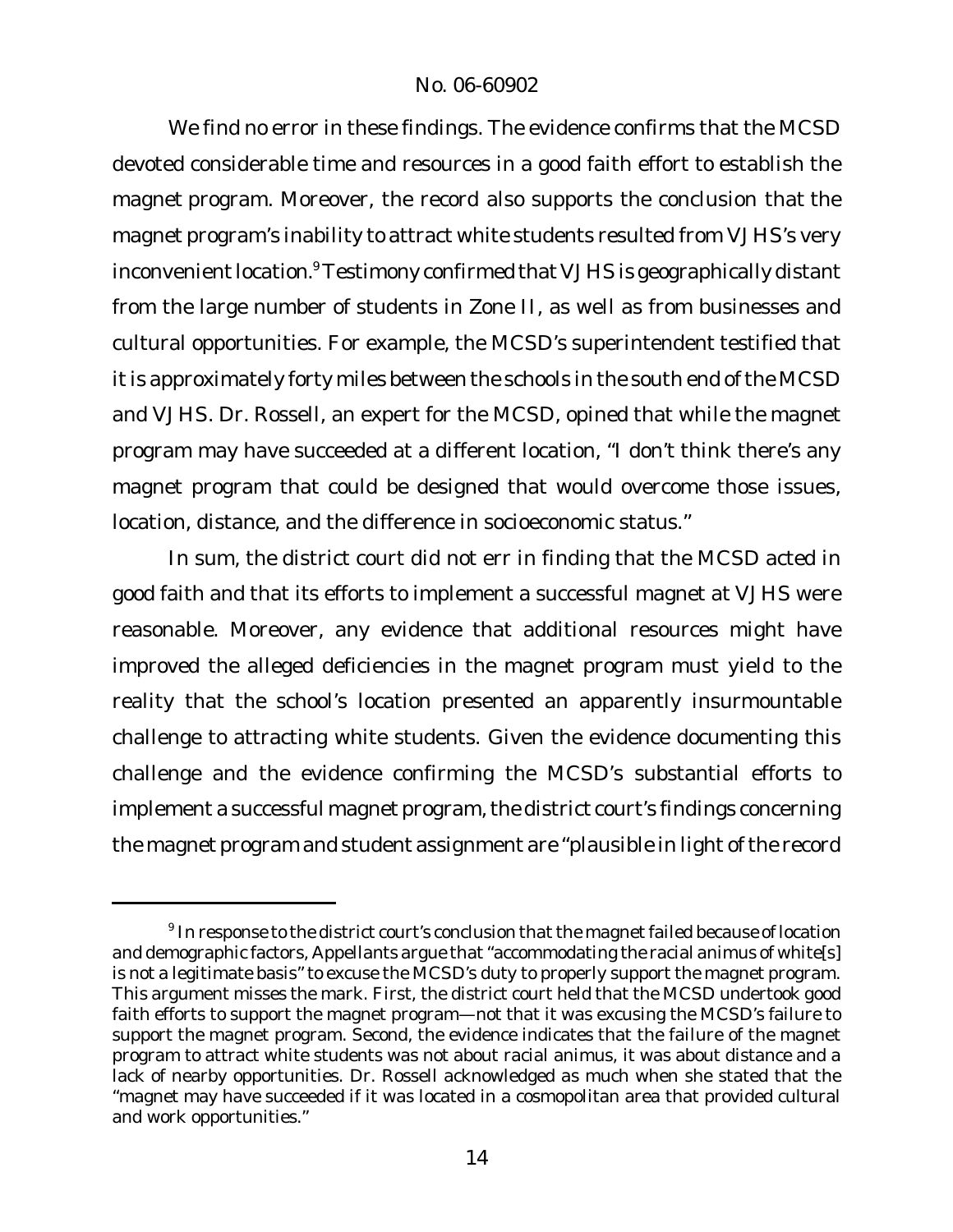viewed in its entirety" and are not clearly erroneous. *See Price,* 945 F.2d at 1312 (internal quotation marks omitted).

# b. Facilities

Another consideration in determining whether a school district has eliminated the vestiges of prior *de jure* segregation to the extent practicable is whether school facilities are adequate. *Green*, 391 U.S. at 435. Appellants argue that (1) facilities at VJHS were substandard prior to 2005, (2) that the baseball field and football stadium at VJHS do not compare favorably with others in the district, and (3) it is unacceptable that the music program at one primarily African-American middle school, Northeast Madison Middle School ("NMMS"), is housed in a portable building.<sup>10</sup>

The district court held that the challenged school facilities are adequate. The court noted that, of the four schools in Zone I, where VJHS is located, two are new and two have been renovated. Regarding athletic facilities, the district court noted that the MCSD was making improvements to VJHS's football stadium, and that while the VJHS baseball field was not as nice as others in the district, there was less interest in baseball at VJHS compared to other sports. Regarding the music program at NMMS, the district court pointed out that the school has a music room in the main building, but due to excessive noise, the principal moved the music program to portable buildings away from classrooms in order to avoid disturbance. The court acknowledged that the school's design

<sup>&</sup>lt;sup>10</sup> Appellants also appear to argue that the facilities at the MCSD's Alternative School are inadequate because the school has no kitchen, it has no "real" classrooms, and elementary students are taught in a trailer. However, MCSD's superintendent, Michael Kent, testified that while the Alternative School has no kitchen, there is a dining hall and the school provides food prepared off-site for the students. Further, he testified that the Alternative School conducts classes in rooms that were once district offices, and that those rooms "lend themselves fairly well to [being] classrooms because of the size of a typical class." This unchallenged testimony permits a finding that the Alternative School facilities are adequate in those areas. Also, Appellants do not explain why a trailer is inadequate to conduct an elementary class at the Alternative School.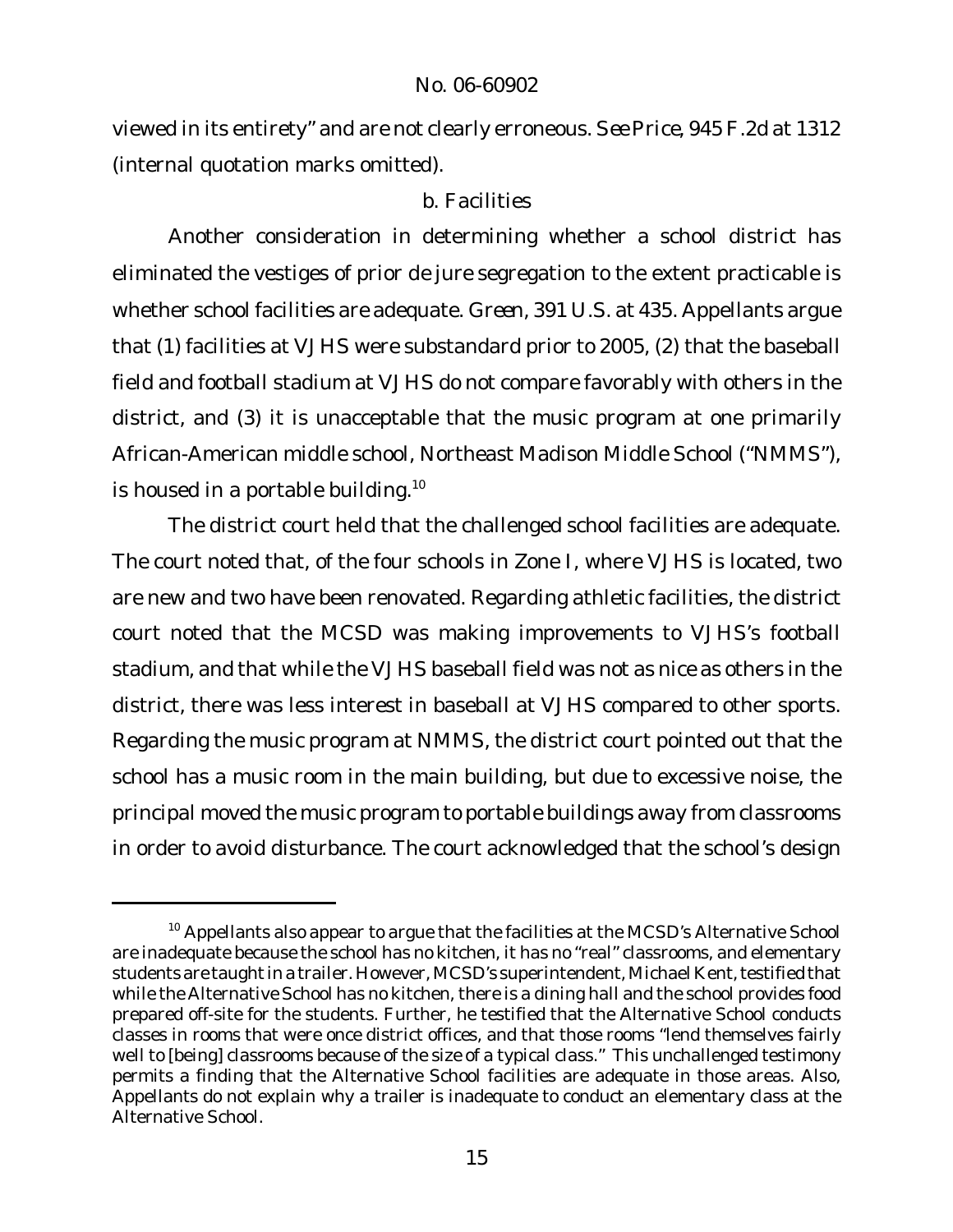may have been flawed, but pointed out that the MCSD relied upon assurances from the architect that the same configuration had been used successfully at other schools. The court held that "[i]ndisputably, the alleged inadequacy of the music facility at [NMMS] is not a vestige of former segregation practices, nor a result of the District's inattention to the needs of the students at the school, and certainly not the product of intentional discrimination."

The court concluded: "The proof unequivocally shows that the [MCSD] has undertaken to address known relevant deficiencies at all its schools, and to provide adequate and proper educationalfacilities for all its students, both black and white." We find no error in these conclusions. First, it is undisputed that the MCSD was in the process of making improvements to the football facilities at VJHS prior to the district court's ruling. Additionally, although the record supports Appellants' claim that the VJHS baseball field pales in comparison to the one at Ridgeland High School, which is also in the MCSD, the record does not show that the baseball field at VJHS is inadequate. Further, a number of improvements to the Ridgeland High School baseball field were the result of private fund-raising efforts. Regarding the allegedly inadequate music facilities at NMMS, Appellants have failed to establish that the decision to move the music program from the main building to portables is a vestige of past discrimination.<sup>11</sup>

# c. Faculty and staff assignment and pay

Faculty and staff issues are also relevant under *Green. Dowell*, 498 U.S. at 250. In *Singleton v. Jackson Municipal Separate School District*, we announced several requirements for hiring and assigning faculty and staff in

 $11$  Relatedly, Appellants argue that the MCSD has discriminated in its use of sixteenth section loan funds. The district court held that in 2005, the MCSD approved a \$630,000 loan, \$400,000 of which went to fund improvements to the track and stadium at VJHS-a use selected by a parent group at VJHS. Based on our review, we simply find no clear error in the court's conclusion that the sixteenth section loan funds have not been used in a discriminatory manner.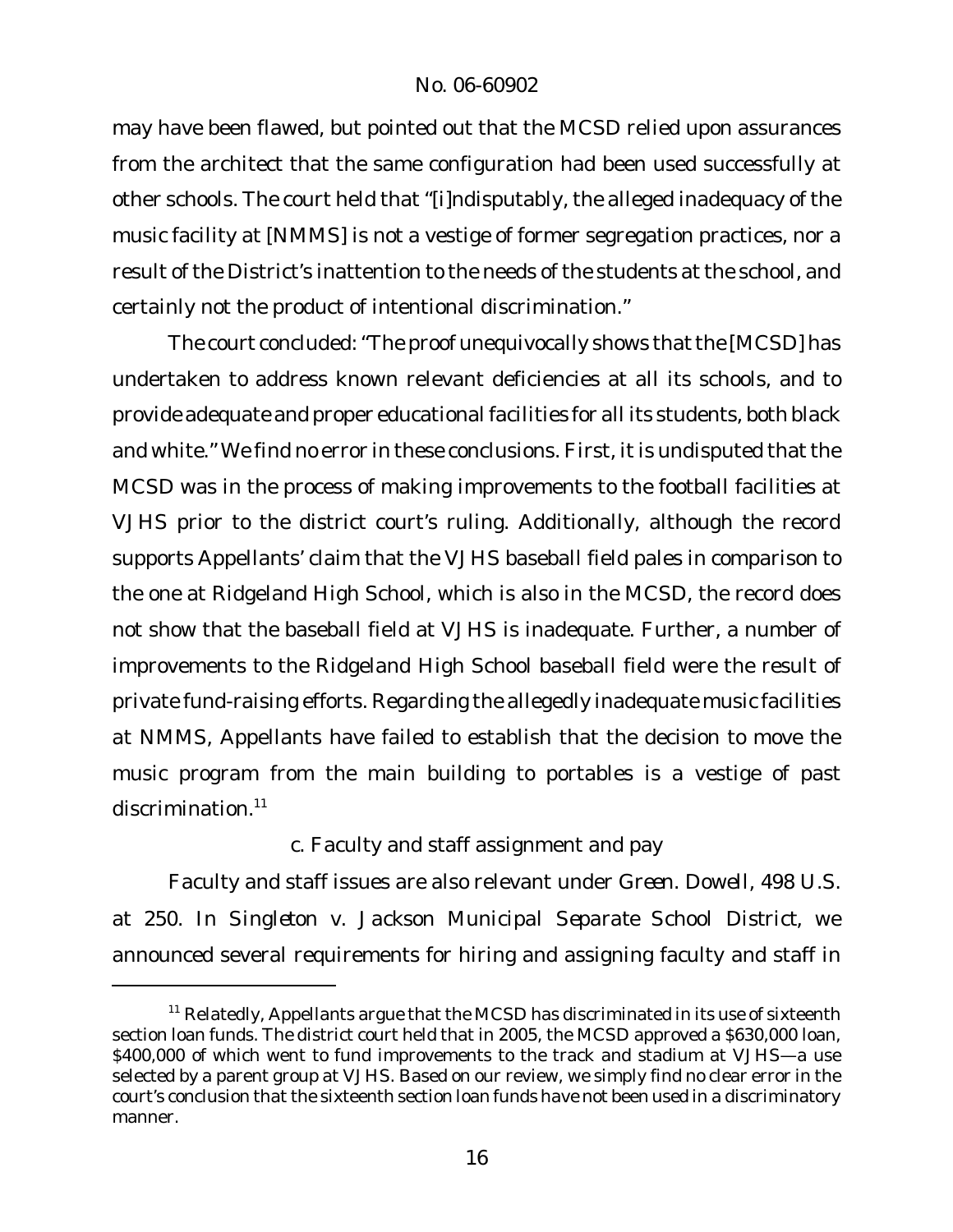schools under desegregation orders. *See* 419 F.2d 1211, 1217-18 (5th Cir. 1969) (en banc), *rev'd in part sub. nom., Carter v. West Feliciana Parish Sch. Bd.*, 396 U.S. 290 (1969). Only two of the Singleton requirements are relevant here. First, a school must show that faculty and staff who work directly with children are assigned in such a manner that the racial composition of the faculty and staff would not indicate that the school is intended for either African-American or white students. Id. Second, "discrimination on the basis of race, color or national origin in the hiring, assignment, promotion, pay, demotion or dismissal of faculty members and administrative staff" is prohibited. *Fort Bend Ind. Sch. Dist. v. Stafford*, 651 F.2d 1133, 1138 (5th Cir. 1981) (discussing *Singleton,* 419 F.2d at 1217-18). We have made clear that these requirements do not establish an arbitrary racial quota. *See id*. at 1139.

The 2000 consent order required the MCSD to meet its *Singleton* obligation by ensuring that the faculty composition at each school in the district is within a 15% range of the district-wide ratio of African-American to white teachers. Appellants claim the MCSD has failed to satisfy its obligation and that this failure is due, in large part, the MCSD's unwillingness to exercise is power to force teachers to transfer. Appellants further contend that the MCSD's hiring is not centralized, making it difficult to monitor how many minorities apply for, and are considered, for teaching positions district-wide. Lastly, Appellants accuse the MCSD of paying minority administrators inequitably. The MCSD admits that it has failed to satisfy the required faculty ratio at VJHS, but claims it has expended its best efforts to bring more white teachers to the school. The MCSD explains that it has not forced teachers to transfer because that effort would be counterproductive and would lead to teachers leaving the district entirely. Further, the MCSD points out that in the 2005-2006 school year, the faculty at VJHS was 44% white, 47% African-American, and 8% other, a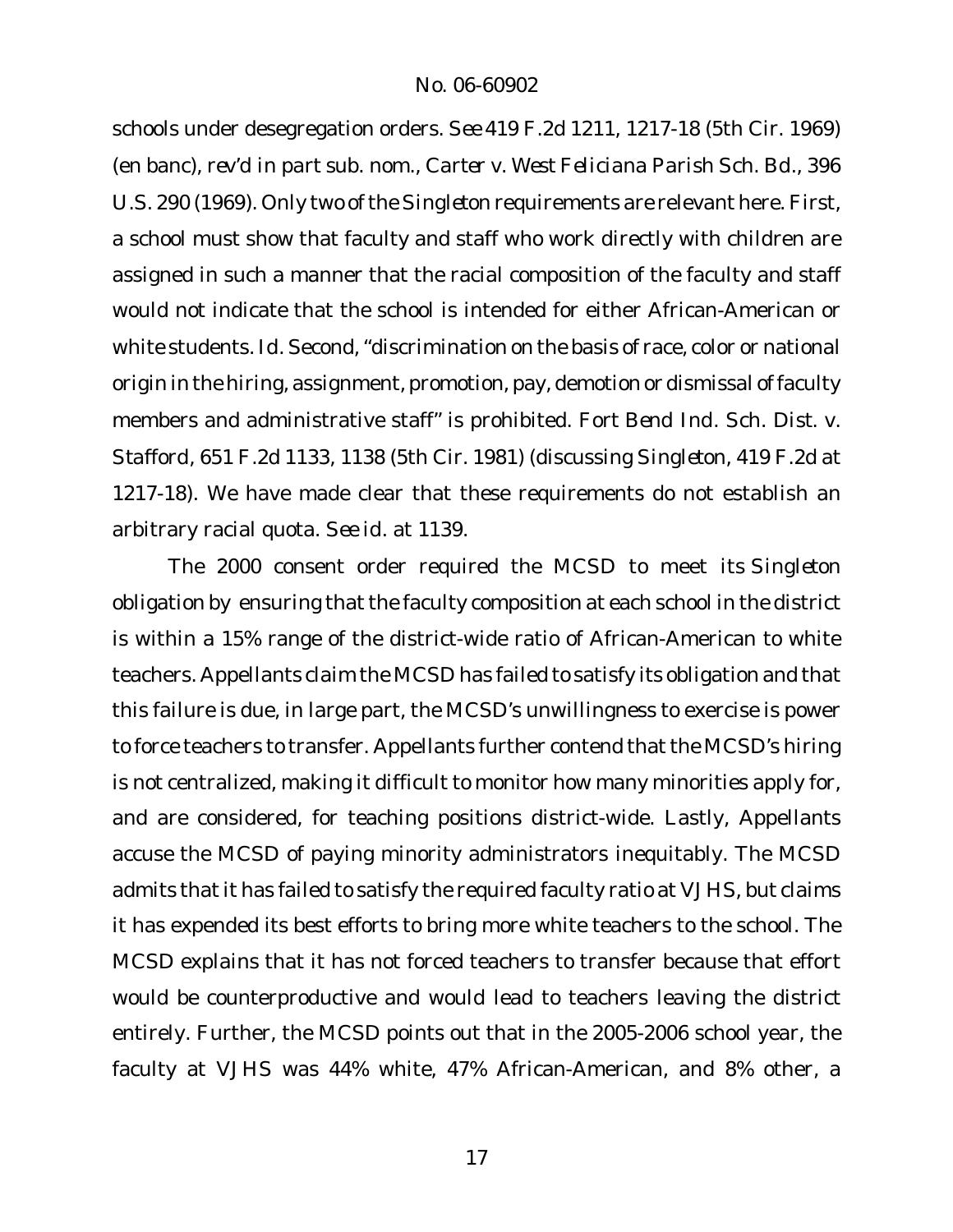composition that would not indicate that VJHS is intended for either African-American or white students.

The district court, having heard testimony from the MCSD's superintendent and its personnel director, concluded that "every principal is keenly" aware of *Singleton's* requirements and the requirements of the 2000 consent order as it relates to faculty hiring. The court also found that the only options to remedy the faculty assignment problem are forced faculty transfers or increased pay for faculty who agree to transfer. Regarding the first option, the court found the that MCSD's decision not to force teachers to transfer was reasonable, given the risk that the district would likely lose teachers to other districts under such a policy. Regarding the second option, the court noted that increased pay, beyond what is authorized by statute, is apparently prohibited by state law. Further, the district court concluded that the MCSD's method for determining administrator pay, including consideration of such factors as the size of the school, grade levels taught at the school, and experience, was rational and non-discriminatory.

The MCSD has not satisfied its requirement to ensure that the faculty composition at each school in the district is within a 15% range of the districtwide ratio of African-American to white teachers. However, the MCSD provided the district court with considerable evidence that each school is aware of its *Singleton* obligation and that it has worked aggressively to ensure that each of its schools is staffed with a diverse faculty. As to VJHS, we note that while falling short of the requirement of the 2000 consent decree, the faculty composition is, in fact, quite diverse. Furthermore, the MCSD has documented its extensive minority recruitment efforts, which includes recruiting at predominantly African-American colleges and universities in Mississippi. And there is no evidence that the MCSD's faculty and staff employment and assignment practices, or its compensation scheme for administrators, is

18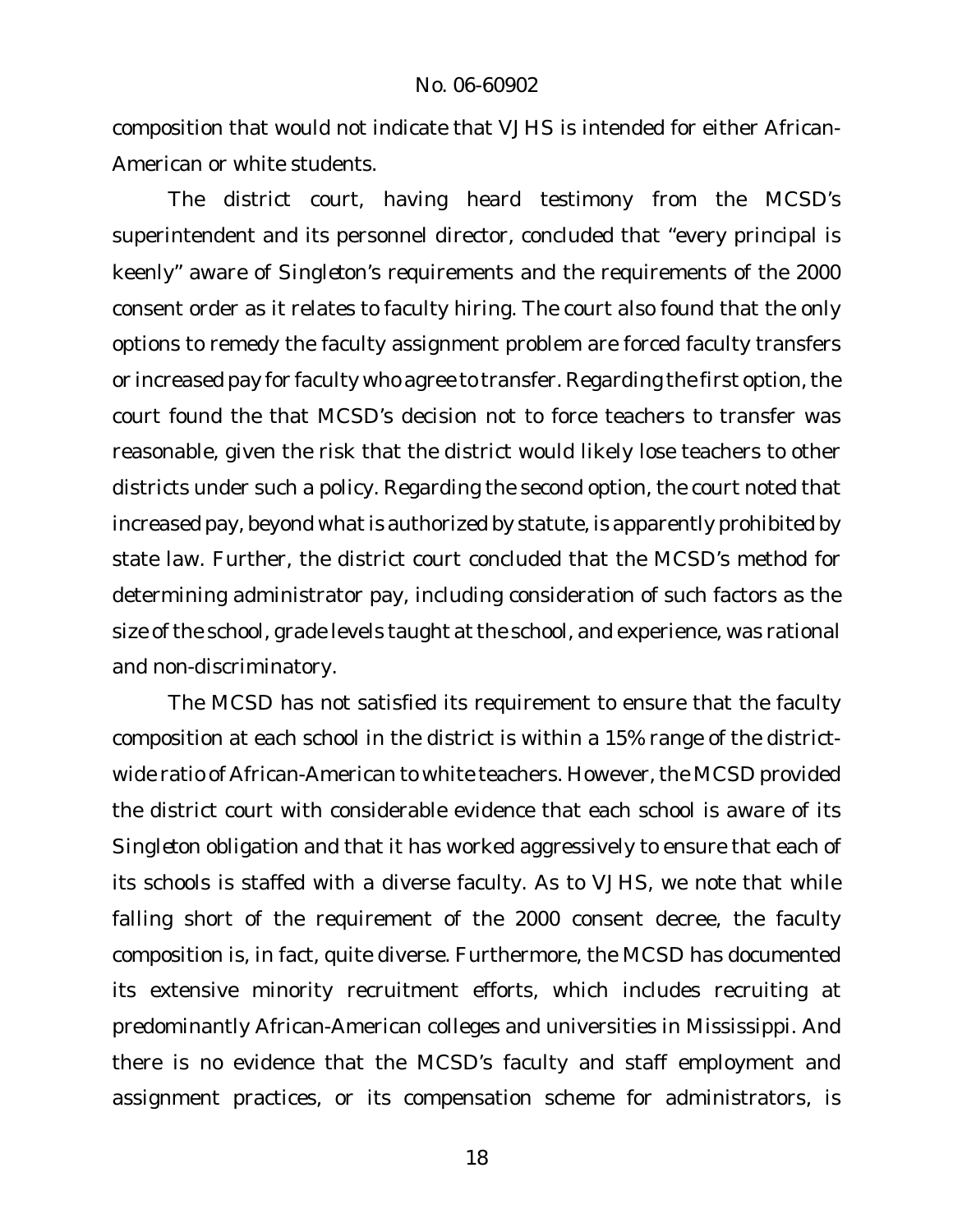currently discriminatory or that the district did not adequately remedy the adverse effects of prior *de jure* segregation. *See Stafford,* 651 F.2d at 1140 (holding that *Singleton* requirements are satisfied if the district's current employment practices are non-discriminatory and in compliance with the Constitution and the adverse effects of any prior unlawful employment practices have been adequately remedied). Lastly, the MCSD's expert, Dr. Rossell, evaluated the available information and opined that the MCSD has met the standard for unitary status on this factor "because it has racially balanced its staff to the extent practicable and [is] comparable to the level of other districts that have attained unitary status." Based on the evidence in the record, the district court did not clearly err in finding the MCSD unitary regarding faculty and staff policies.

III.

After its thorough review of the evidence, the district court ultimately concluded that the MCSD:

[H]as met its constitutional obligation to eliminate the vestiges *de jure* segregation to the extent practicable and that it has shown a good faith commitment to and compliance with its desegregation orders and to the rights that were the impetus for the court's orders. The court thus concludes that unitary status has been achieved in all of the District's operations, so that further judicial oversight is neither required nor desirable.

Based on our review of the record, we find no clear error in these findings. We are also cognizant of the important interest in "[r]eturning schools to the control of local authorities at the earliest practicable date" in order to "restore their true accountability . . . . to the citizenry [and] to the political process." *Freeman*, 503 U.S. at 490; *see Dowell*, 498 U.S. at 247 ("From the very first, federal supervision of local school systems was intended as a temporary measure to remedy past discrimination.").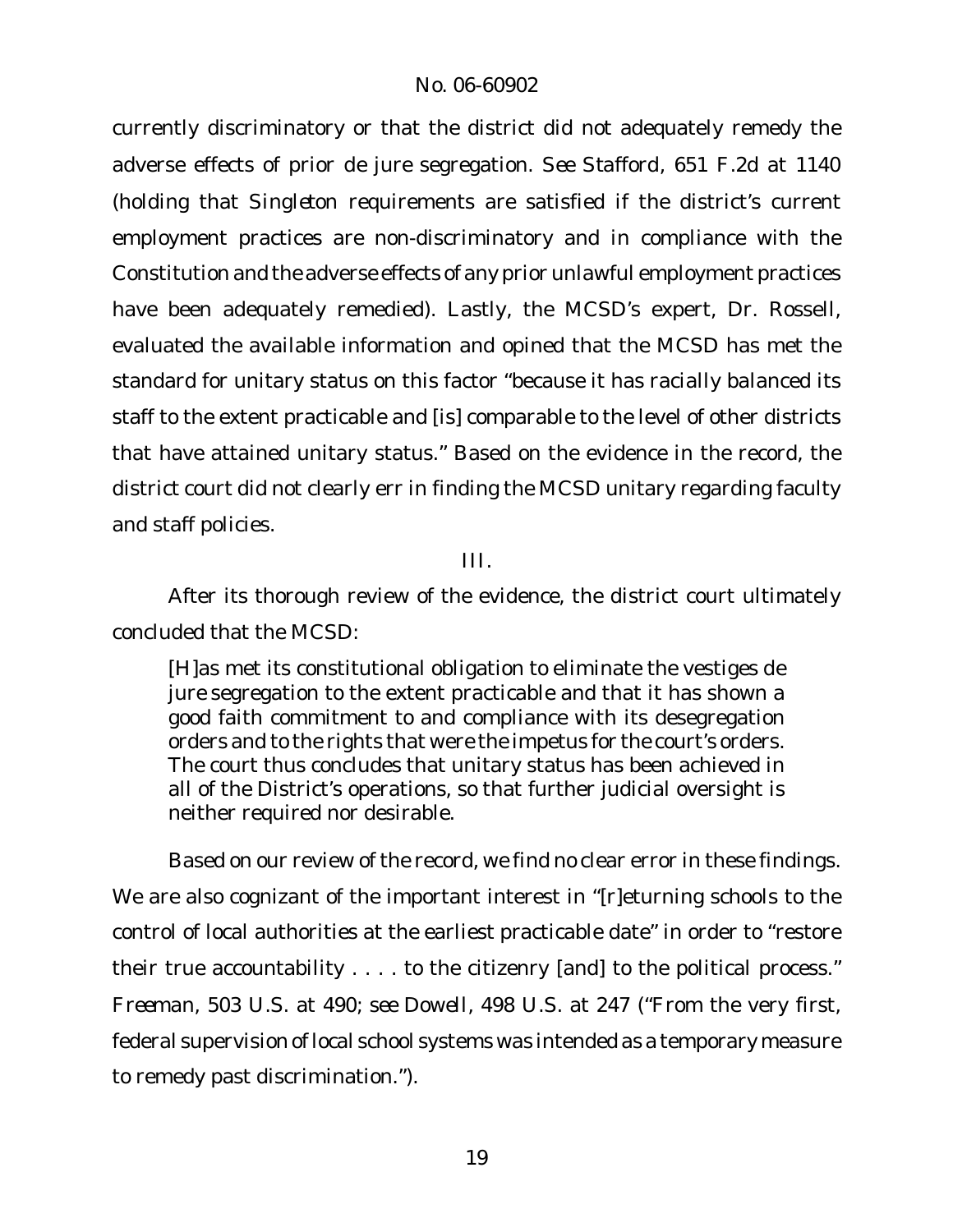Lastly, we would like to recognize those who have contributed their substantial efforts—teachers, administrators, parents, citizens, and others—to the difficult task of transforming the MCSD from a district practicing *de jure* segregation to one that has remedied the adverse affects thereof to the extent practicable. With our compliments to those involved in bringing about this accomplishment, and having found no clear error in the district court's findings, we affirm.

AFFIRMED.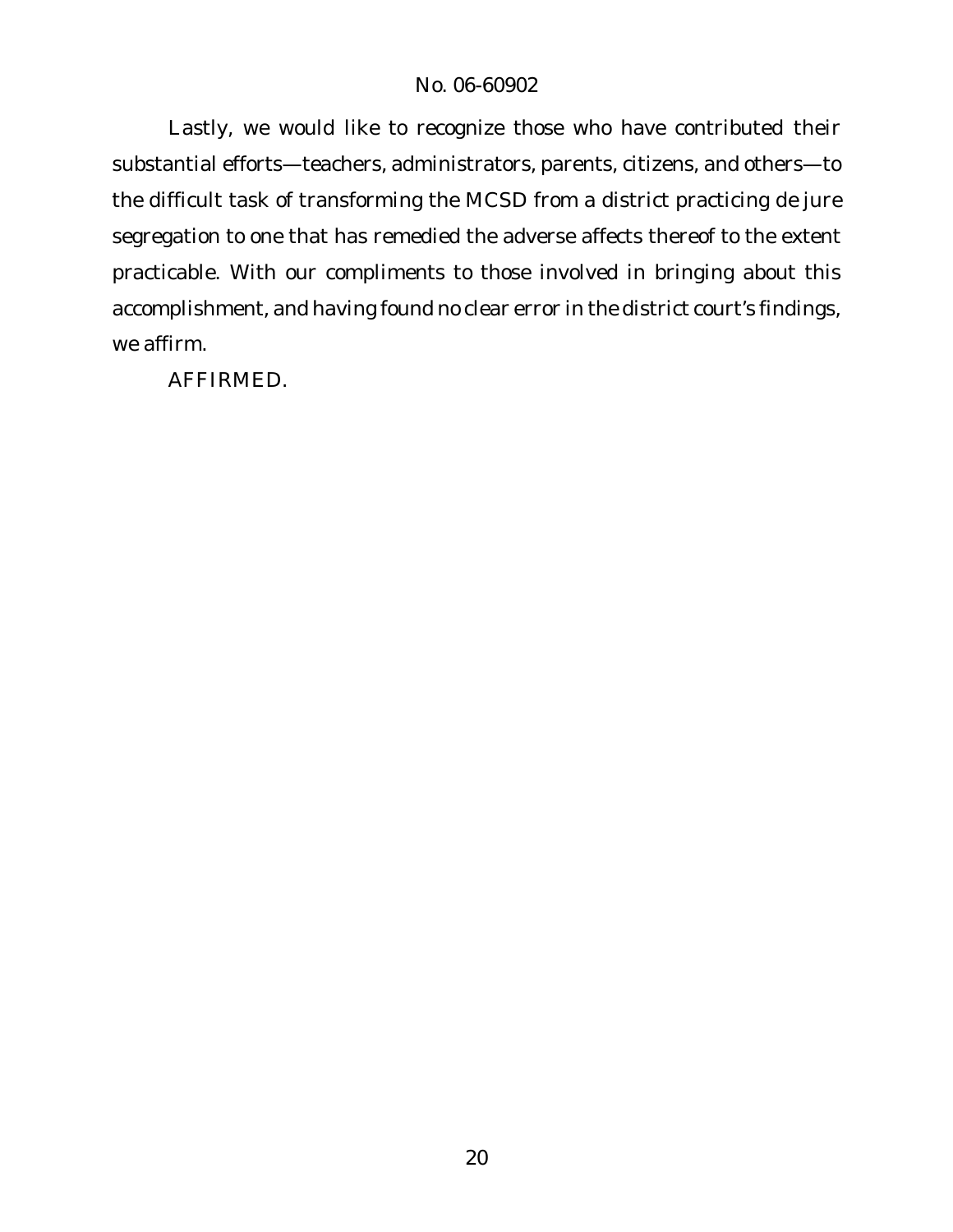CARL E. STEWART, Circuit Judge, specially concurring:

I concur in the majority opinion and its affirmance of the district court's grant of the Madison County School District's motion for unitary status. I nonetheless write separately to highlight the significant and sensitive issues raised in this appeal.

When this lawsuit began in 1969, racial isolation of students was fostered by a *de jure* system of racial segregation. Indeed, *Brown v. Board of Education*, 347 U.S. 483 (1954), and its progeny were primarily concerned with rooting out racial isolation and the accompanying pernicious effects it has on children. Here, the district court concluded and our panel affirms that the Madison County School District has achieved unitary status even though it is undisputed that many black students, particularly those in Zone I, continue to attend schools that are racially isolated. Further, hundreds of black students who have exercised their prerogative not to attend racially isolated schools will no longer be able to do so once federal court supervision ends, and the majority-to-minority transfer program with it. While the record provides a detailed account of the many obstacles that prevent the existence of fully integrated schools—such as the confluence of the geography and demography in the district—the cruel irony is that racial isolation, albeit not as the product of *de jure* segregation, largely remains as foreboding and potentially deleterious as it was when federal court supervision began. Of course, this case is only the latest indication that despite the societal progress that has been made in dismantling systems of segregation, many of the concerns highlighted in *Brown* still remain as viable today as when that opinion was first authored.

Justice Kennedy recently observed: "This Nation has a moral and ethical obligation to fulfill its historical commitment to creating an integrated society that ensures equal opportunity for all its children." *Parents Involved in Cmty.*